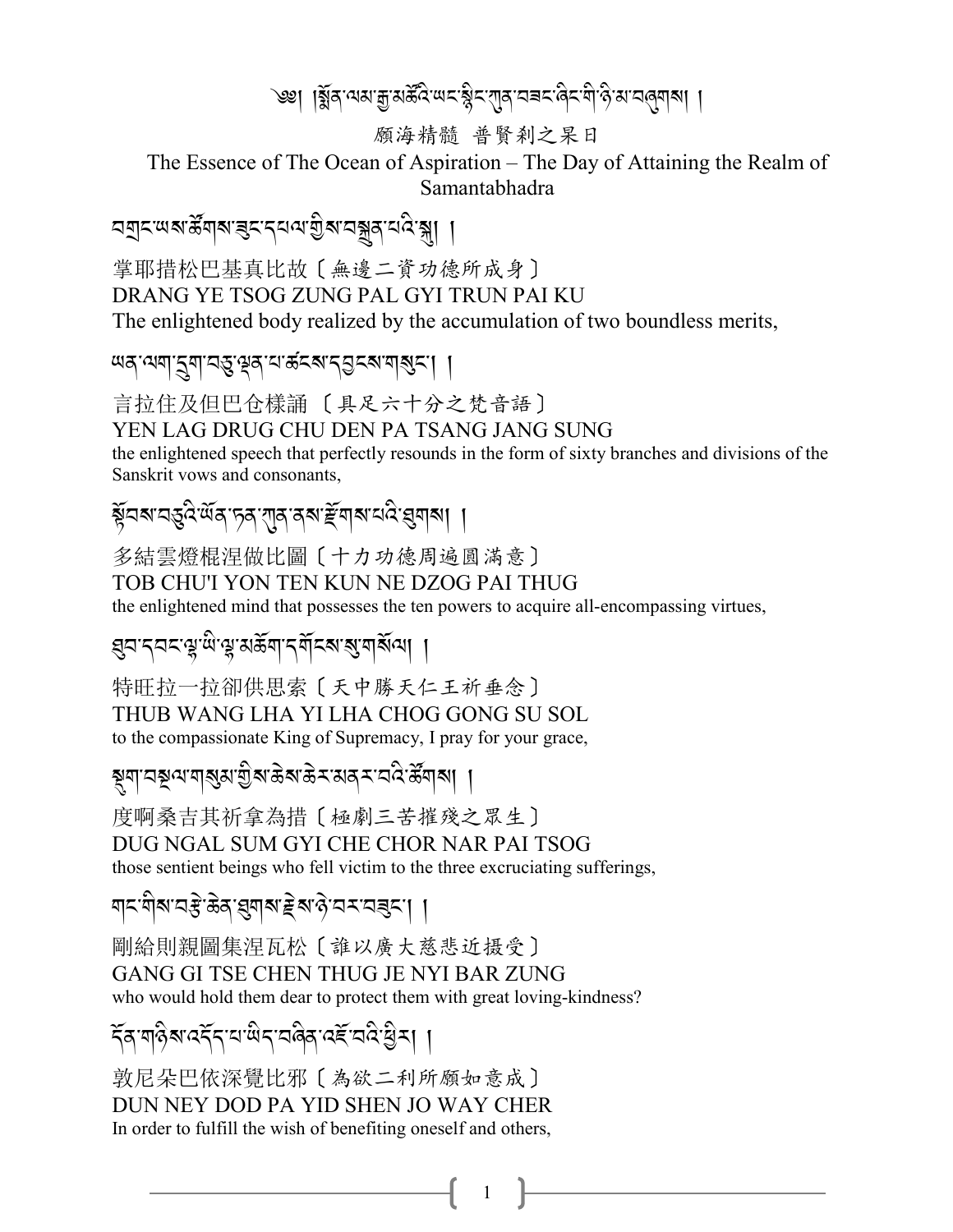<u>ब्रुअेद बुद्ध्वासङ्गाप्तृ बुबाबावञ्जेद सूत्रा ।</u>

拉美祥邱卻的圖結達〔而發無上殊勝菩提心〕 LA MED JANG CHUB CHOG TU THUG KYED TAR I generate the most supreme, unsurpassed bodhicitta,

নব্যা শুবস্থাৰ মন্ত্ৰ মন্ত্ৰী বাৰ্ষি স্বাস্থ্যবিদ্যা

達將卡念著跟瑪東瓦〔我亦乃至等空眾生儘〕 DAG KYANG KHA NYAM DRO KUN MA TONG BAR until the exhaustion of oneself and all other sentient beings as vast as space.

*মমন্দি***ৰি'ন**দীৰ সম্পৰ্কা আৰু বিদ্যালয় ।

讓敦世滴化拉麼恰巴〔不貪自利寂樂之享受〕 RANG DON ZHI DE'I PAL LA MI CHAG PAR I shall abandon the act of self-benefiting pleasure and solitude,

য়ড়ঽ৾ৼয়ৼড়য়ঢ়ৼড়ৼড়য়ৼড়ৼঢ়ড়ৼঢ়ড়৸

善盤拉比傘覺見深頂〔依于利他如飾勝意行〕 ZHEN PHEN LHAG PAI SAM JOD GYEN ZHIN TEN And adorn myself with the genuine act of altruism.

ব্ह্বাঘ্ম:হুর্ষ্ট্রন্মই:র্মুম্ট্রমন্থা ।

久巴夏窩之比忠切拉〔從而趣入三有之巍城〕 **JUG PAR JA'O SID PAI DRONG KHYER LA** (I shall) enter the enormous city of Three Existence.

<u>ङ्ग्रेभ्यशाहरूपाराज्ञी</u> अधिकारी अस्ति ।

洁瓦根的亞基清比爹 [所有生世慧藏唯一父] KYE WA KUN TU YAB CHIG KHYEN PAI TER Manjushri, who embodies the profound wisdom treasure, (my) sole father of all lifetimes,

५६४ दयवादयवर्देवे दशुबावदेव हेबाबुवडूटा ।

將巴巴窩極深及思誦〔文殊勇士歡喜而摄受〕 JAM PAL PA WO'I GYE ZHIN JE SU ZUNG the great spiritual warrior who accepts (me) with utter delight,

्गक्'ন্নু'য়েন্নমাইহি'য়ুঁৰ্'অম'অম'য়েন্নুৰ্'য়ই। ।

棍的桑波們浪列但比〔由從普賢大願所開顯〕 KUN TU ZANG PO'I MON LAM LE TEN PAI according to the great aspiration of bodhisattva Samantabhadra,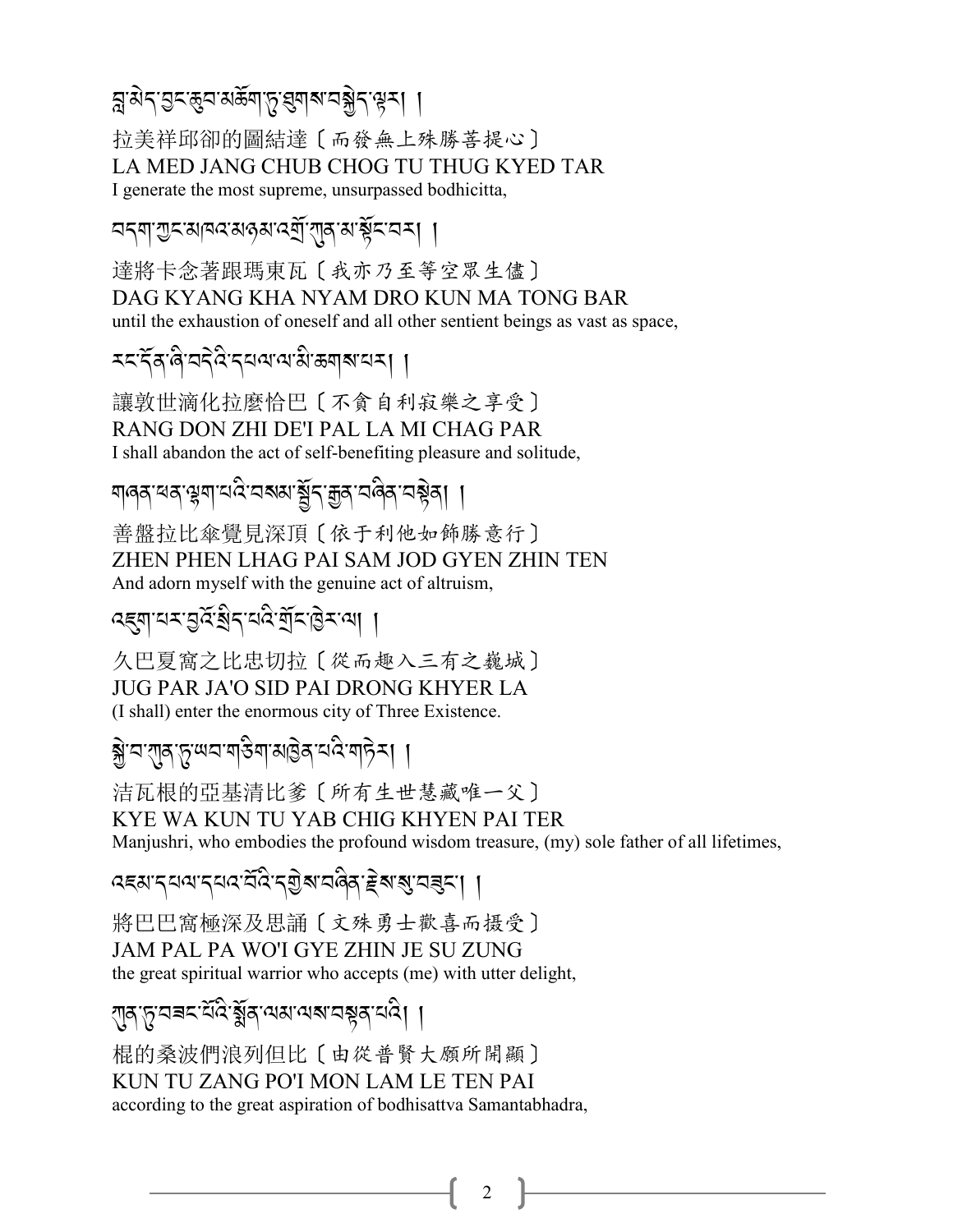৪<জিন, <u>ই</u>ি.- বা থি প্ৰস্ৰু, প্ৰস্ৰ প্ৰদ্ৰাৰ বি .<br>A

將邱覺巴加措塔信孝〔如海菩薩行處願圓滿〕 JANB CHUB CHOD PA GYA TSO THAR CHIN SHOG may I fulfill the ocean-like enlightened deeds of bodhisattvas!

*য'*ৰ্হ<ইৰ'ব্য়ু'নক্স'ৰ্হ'ৰ্' |

瑪旺難真格加格及諸〔未來導師九百九十六〕 MA ONG NAM DREN GU GYA GU CHU DRUG When the nine-hundred and ninety-six prophesied teachers appear in future times,

প্ৰিন্দ্ৰেই ব্যৱ্জনাৰী ব্যৱ্জনাৰী বিভিন্ন সম্ভূতি প্ৰাপ্ত <mark>(</mark>

上度文仓加為此敦才〔于此剎中示現成佛時〕 ZHING DIR NGON TSANG GYA WAI TSUL TON TSE who will manifest the awakening of their enlightened mind in this realm,

*हु*याङ्गुलवबादञ्चेदाक्षेत्रायुक्षायुक्त्या । A Contractor J

達度剎忠涅尼卻度及〔恆時隨行願成勝弟子〕 TAG TU ZHAB DRING NYER NE CHOG TU GYUR may I follow their footsteps and become their supreme disciple!

ক্লবজ্ঞৰাৰ প্ৰশ্ন স্থল প্ৰয়ে প্ৰয়ন্ত্ৰ পৰি ।<br>ক

拉千陳列別為土陀曉〔願獲廣弘事業威猛力〕 LAB CHEN TRIN LE PEL WAI THU THOB SHOG May I be granted the mighty power to expand the enlightened career!

বৰনৰে অৰাগ্ৰীৰ বেইঅ'নবি ৰামৰ <u>ব</u>িষ্কাৰী | J

桑安列及者為森檢拿〔一切賢劣業系眾有情〕 ZANG NGEN LE KYI DREL WAI SEM CHEN NAM All beings who have either positive or negative connection with me,

ക്αදි ৰশ্ৰম ক্ৰমেন্ট কৰা বিমন্ত্ৰ স্থীৰ্ণ । A J .<br>.<br>.

側的普才德清穰度結〔此生命終往生極樂剎〕 TSE DI PHO TSE DE CHEN ZHING DU KYE may they take rebirth in the Pureland of Great Bliss at the end of this life!

 $\widetilde{\alpha}$ ন্'মৰ্জন'ৰ্ক্সন'ৰ্মন'ৰ্ম'ম্পন'ৰ্মন'ৰ্মন' |

文燦東巴松給龍但脫〔獲得無量光佛語授記〕 OD TSAN TONG BAR SUNG GI LUNG TON THOB May they receive direct prophecy from the words of Buddha Amitabha!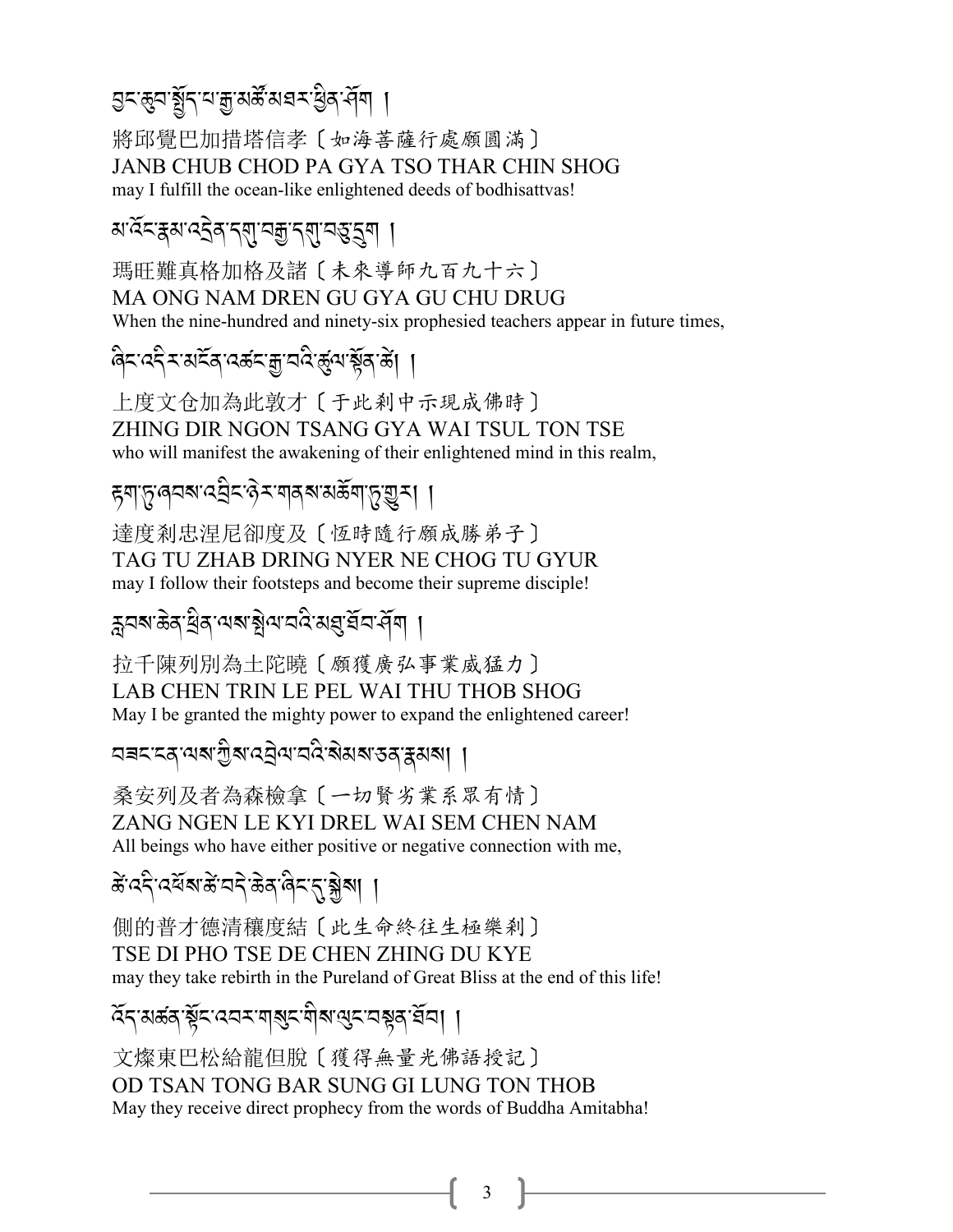য়৾৾৾ৣ<u>ঀ৾ৼঀৼৼ৻ড়৸ৼ৻ড়৸ড়ৼড়৻ড়৸</u>৸

清則尼比雜欽座巴秀〔智悲力之威勢願圓滿〕 KHYEN TSE NU PAI TSAL CHEN DZOG PAR SHOG May the magnificent power of wisdom and compassion fulfill all wishes!

### द्विशेदज्ञुत्यायञ्जूषाद्र्य विदासुबातुः यावत्या ।

智美加但大讓音度涅〔無垢聖教興盛常住世〕 DRI MED GYAL TON DAR ZHING YUN DU NE May the stainless, sacred teaching remain in the world and be forever prosperous!

熱美卓拿盤跌巴基措〔無偏眾生享受勝利樂〕 RI MED DRO NAM PHEN DE'I PAL GYI TSOG May all sentient beings enjoy the supreme joy of victory without exception!

# ह्रूयातुर्खिदायाञ्ज्ञेंबायाददीर्विंदा ।

第根意拉門巴得闊那〔意中所願恆時唯有此〕 DU KUN YID LA MON PA DI KHO NA May this aspiration forever present in my mind as my sole concern!

## য়য়৶ৼড়ৗৼয়৶ৼ৻য়ৢ৻ৼঀয়ৼ৻ঀয়৸ৼঀৼ৻ৼ৻ৼ৻ৼ৻ৼ৻য়৻৸

屯積松給悟永當度作〔祈賜加持成辦聖諦語〕 THUN GYUR SUNG GI WUG JUNG DENG DIR TSOL Please bestow your blessing as the support of sacred speech.

### <u> নশ্ৰ'</u>ধীৰ নাব'ৰীনা শ্ৰব'ৰ্ক্ট'নাৰীপৰ নাবীৰ নাবীৰ না

扎西剛如盆措德系跌〔吉祥謂之圓滿四部藏〕 TRA SHI GANG ZHIG PHUN TSOG DE ZHI'I TER Such auspiciousness is the so called four perfect classes of treasure,

*ম'ন্ড্*ৰ'ৰ্ঝ্ল'ন্ম্ম্বি'ন্টক'নৰ্ষ্টৰ'ৰ্মৰ্ম্ম'ৰ্ম্ন্ব'ৰ্ম ।

瑪裡結古涅側速思們〔成就眾生生存之妙藥〕 MA LU KYE GU'I NYER TSO'I SO SU MIN (It is) the supreme medicine that sustains and accomplishes the livelihood of all beings,

## बे विवाक् राज्ञ के राज्य के देन वहा

目西古巴雜將目涅被〔遍尋不得違逆与衰敗〕 MI SHI GUD PA TSAL KYANG MI NYED PAI obstacles and declinations are nowhere to be found.